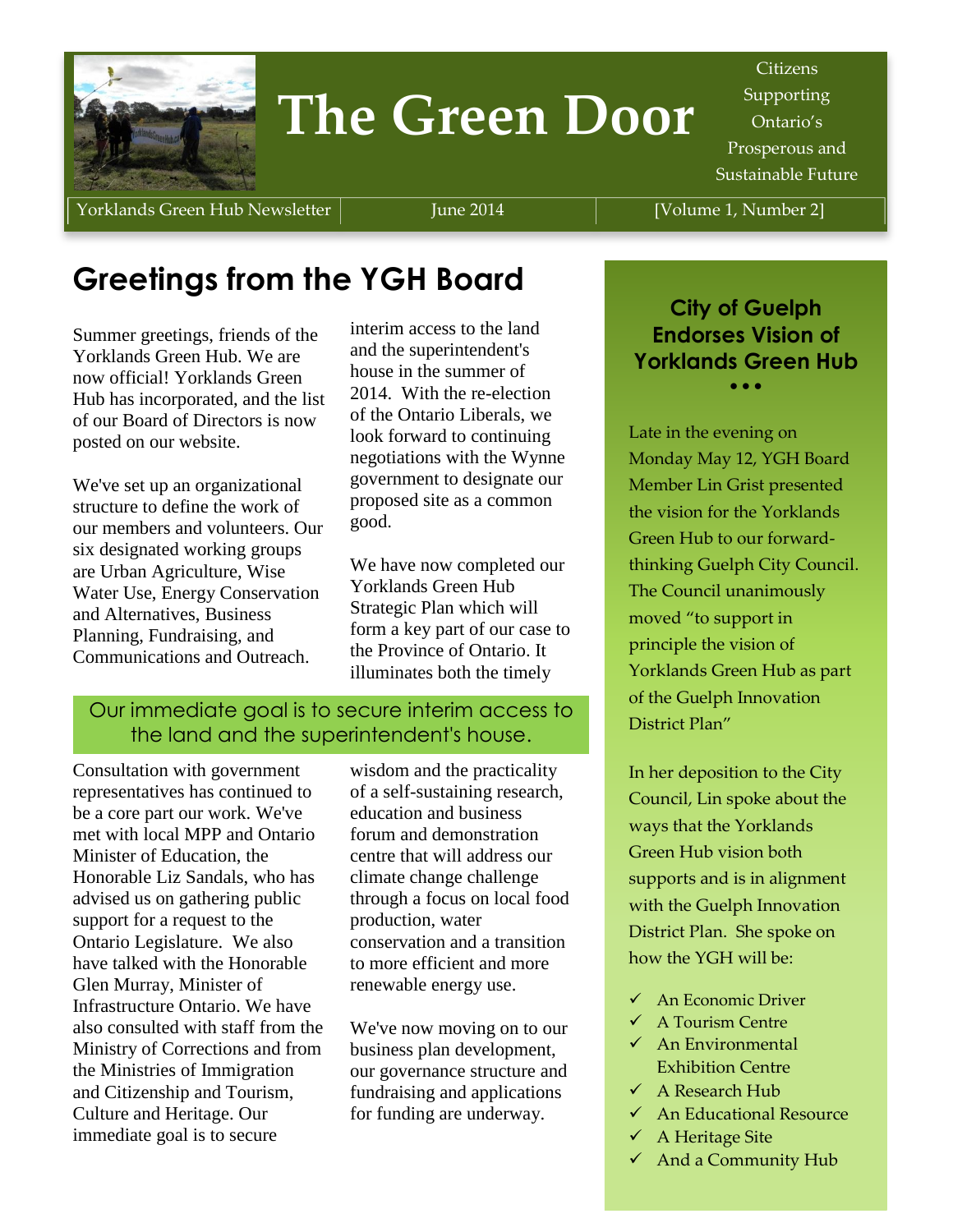## **Jane's Walk Site Tours a Success**



 **Participants in Jane's Walk at Yorklands Green Hub**

On May 3rd and 4th, almost one hundred people came out to enjoy Jane's Walks led by YGH board members. Named in honour of celebrated urban visionary, Jane Jacobs, Jane's Walks have spread to many Canadian cities. The walks allow community members to share personally-researched aspects of local history, geography and urban culture with their fellow citizens.

The YGH site tours emphasized the history of the Ontario Reformatory. At the jail, inmates learned skills to prepare them for an improved life on the outside. From its inception in 1910, reformatory inmates learned to practice stone masonry, woodworking, farming and animal husbandry on the site's 1,000 acres. Over time, the trades included machine and tailoring shops, greenhouses and orchards, a woolen mill, a cannery and a bakery. Inmates produced food and a whole range of other

products for themselves and for the wider community.

The YGH Jane's Walks emphasized how in these days of disappearing local farmland, long-distance food systems, and a changing climate, the site has the potential to teach many lessons about sustainable agriculture, water conservation, renewable energy and best practices for resilient communities. As a provincial environmental research, education and demonstration centre, the reformatory's tradition of self-sustaining community is one that YGH wishes to continue into the future as part of Guelph's unique heritage. A salute to the spirit of Jane Jacobs, who taught so well how to connect people and place!

### **Clythe Creek Gets a Checkup**



In early May, senior biologists from Ontario Streams made a visit to the YGH site. Ontario Streams is a non-profit environmental organization dedicated to the conservation and rehabilitation of streams and wetlands.

Ontario Streams were at the YGH to inspect the Clythe Creek, a tributary of the Eramosa River. As a tributary, the Clythe Creek is part of the Grand River watershed. The Grand is designated as a Canadian Heritage River.

In collaboration with the University of Guelph, the Ontario Stream's scientists said they look forward to developing a ten-year water improvement master plan. The protection and health of local water systems is among YGH's public education goals, along with local sustainable agriculture, and energy conservation.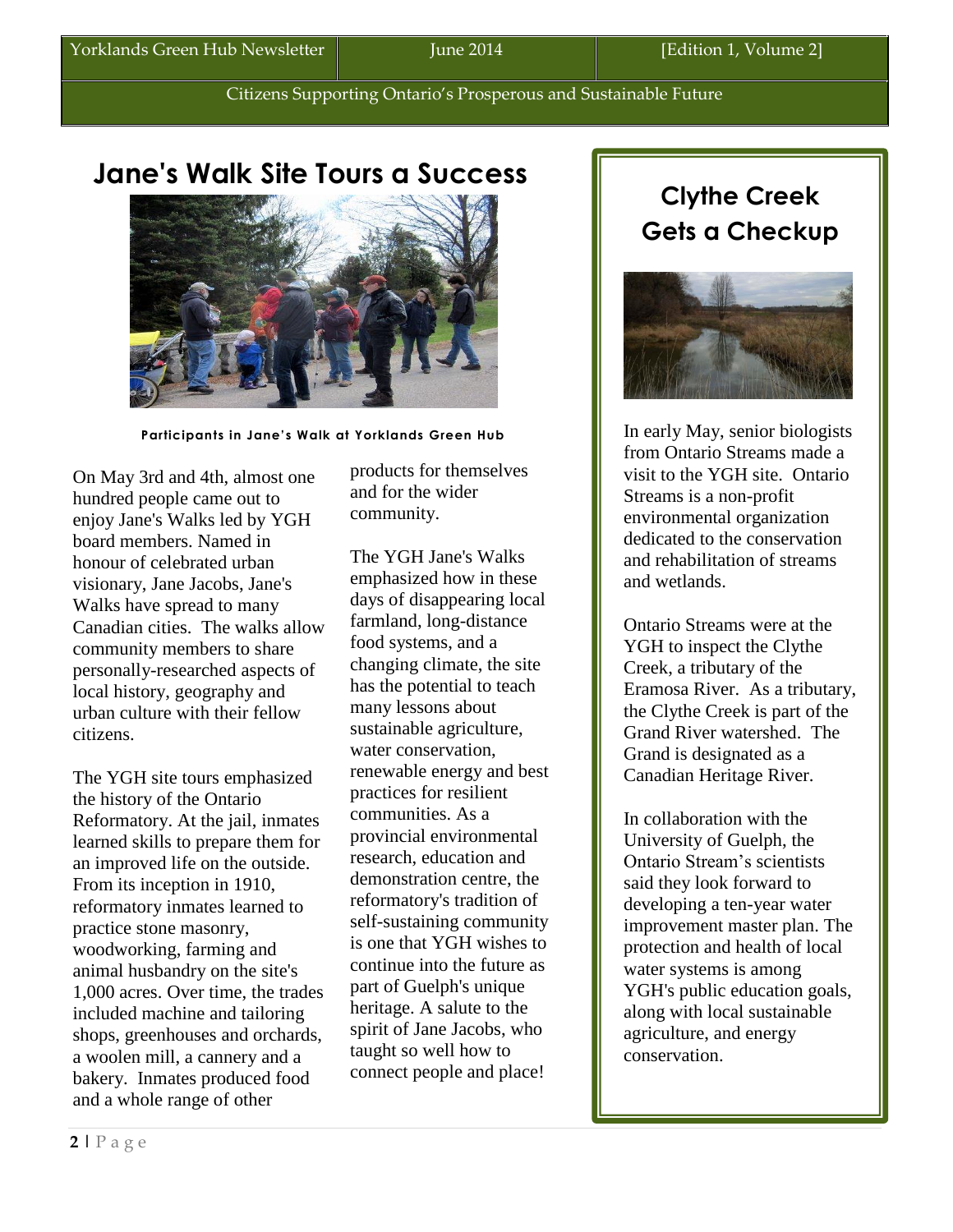## **Yorklands BioBlitz Finds Thriving Life**



**Young Members of Nature Guelph BioBlitz the YGH**

With the exception of basic maintenance, the site of the former Guelph Correctional Centre (GCC) has been largely empty of a sustained human presence since 2002. What's nature been doing for 12 years? Nature Guelph, a club for nature lovers in the Guelph area, decided to find out.

Bioblitz is a quick biological inventory of an area's flora and fauna.

The YGH, they discovered, was teeming with life. Three types of snakes, birds, plants, insects and a pair of baby stoats were spotted.

## **BioBlitz - a quick biological inventory of the site's flora and fauna.**

On Sunday June 8, as part of the opening events of the 2Rivers Festival, Nature Guelph and the YGH invited twenty conservation experts and volunteers to carry out a Bioblitz. The volunteers combed through the grounds looking under rocks, up trees, and in every nook and cranny they could find. The

The Yorklands Green Hub's Norah Chaloner called the sixhour Bioblitz "a fantastic success." You can read the full details on our website under recent news.

(**yorklandsgreenhub.ca)**

#### **Funding the Yorklands Green Hub**  $\bullet$   $\bullet$   $\bullet$

The YGH intends to be a self-supporting organization. We are registered as a not-for-profit organization and are looking to becoming a charity. A Fundraising Committee is in place and we are exploring different ways to support our activities.

Costs, associated with retrofitting the buildings, carrying out education projects, farming, land and water remediation will be worked out with local businesses that are already interested in the YGH and want to demonstrate their expertise as part of the educational outreach.

#### **Volunteer!**  $\overline{\phantom{a}}$

We continue to look for volunteers for this important work. Please contact us if you are interested in helping out on this worthwhile project. Visit our website at yorklandsgreenhub.ca or look for us on Facebook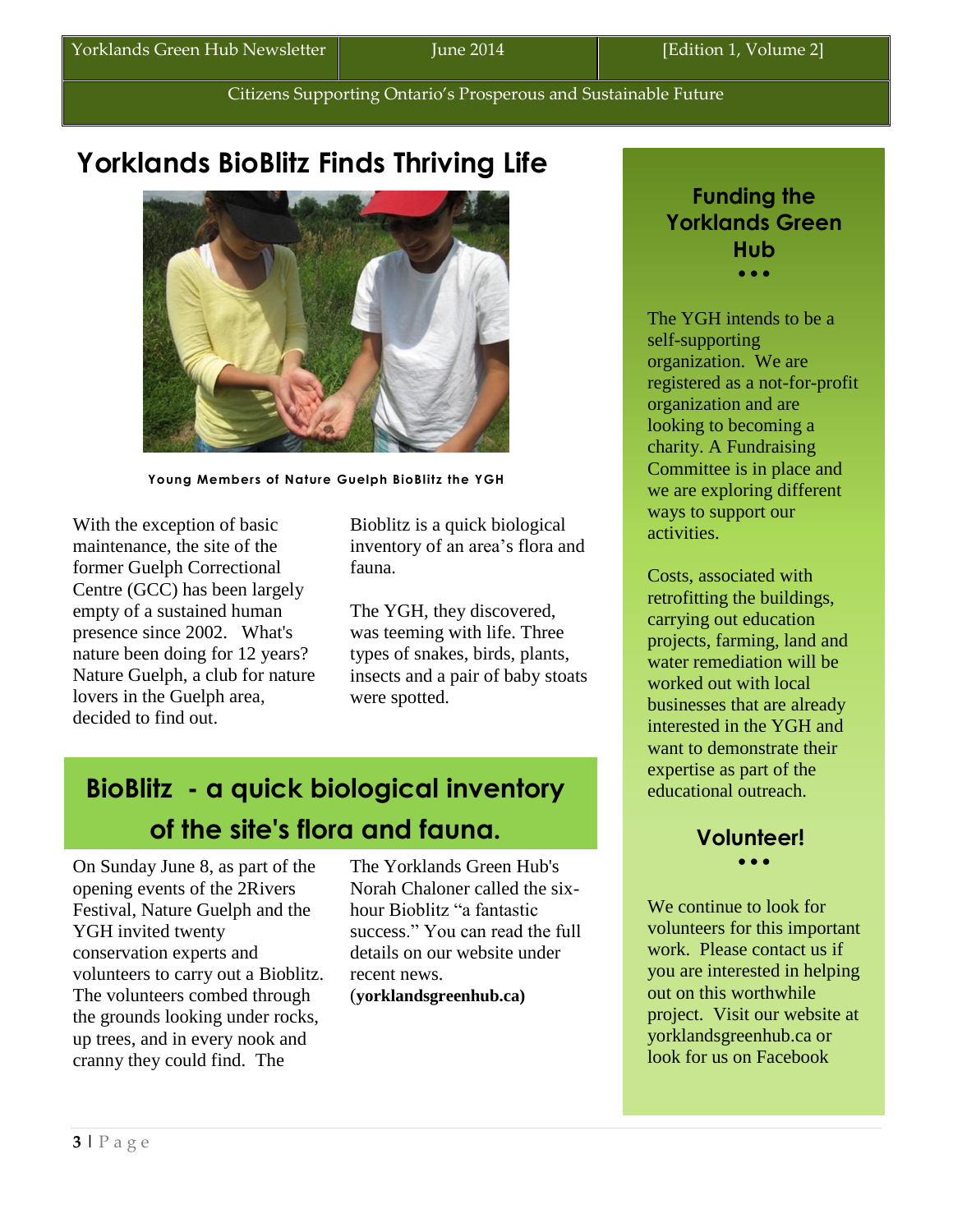## **Going Up… A Video Win to Get the Word Out !**

## **The Elevator Project**

Guelph's Community-Building Launchpad

On Tuesday March 25, Citizens Groups from around Guelph gathered at the River Run Centre for the first "Big Show". This event was the culmination of the first round of the Guelph Elevator Project. The Project was created to match groups with great ideas to make Guelph an even better place.

YGH submitted its project proposal of building a green hub at the former Guelph Correctional Centre, and received \$2,700 in-kind mentorship with

Many thanks to Michael Shook who lead the efforts on the Elevator Project for the YGH. Also thanks to the organizers of the Big Show who coordinated 52 diverse groups that night. The YGH made a number of valuable contacts that we look forward to working with in the future.

We have begun working with Innovation Guelph's Mark Goldberg and the Guelph Community Centre,

## **YGH Wins People's Choice Award**

Mark Goldberg of Innovation Guelph and David Thornley as well as a 2 minute animated video donated by HandOnAWhiteBoard.com

YGH was also voted the "People's Choice Award" in an online poll. We received \$500 for being the most popular group entered!

along with David Thornley on development of our business plan.

Work is also currently under way with Devin Smith of handonawhiteboard.com on creating our video. We hope to debut it soon on our web page.



The Yorklands Green Hub is calling on the talents of local artists and graphic designers to help us promote our vision of an "Ontario Environmental Exhibition." This summer, we are sponsoring a logo design contest to produce a graphic image to identify us, our values and our project. The winning logo will appear on our website, our promotional materials, our newsletter, our letterhead, and our site signage.

Interested designers are asked to visit the Yorklands Green Hub website early in July to download the Artwork Submission Form and read up on the vision, philosophy and goals of our proposed project.

Deadline for submissions is August 15, 2014 and the winner will be announced at a festive public event in the fall of 2014, date and venue to be announced.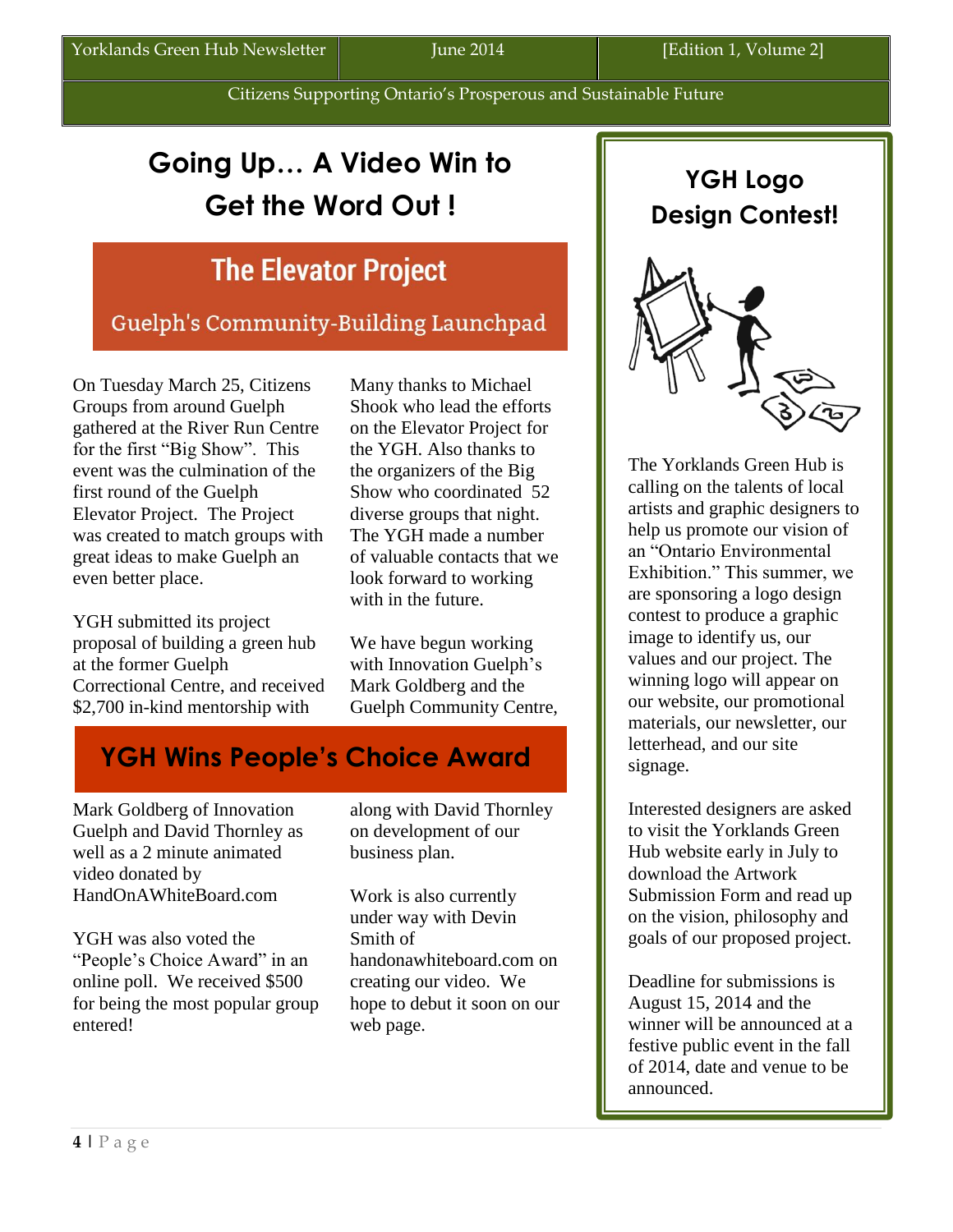### **Help Us Keep YGH Support Growing**



Public support for our request to the Province to repurpose the proposed heritage site and two buildings for an Ontario Sustainable Environments Centre has been gratifying.

Through networking and attendance at events and public places, we have so far gathered over 2000 individual petition signatures, and 40 organizational endorsements. Many thanks to all of you who have signed, endorsed our request, or helped attract more supporters to our cause!

If you belong to or know of organizations not yet represented on our list and who you think would be glad to be counted among our endorsing groups, please encourage them to visit our website and find out how they can be.

The petition and information on endorsements are on our website at [www.yorklandsgreenhub.ca.](http://www.yorklandsgreenhub.ca/)

Our goal is to show our politicians and the Province a level of support that proves that the idea of a permanent, public "Ontario Environmental Exhibition" is truly one whose time has come. Please sign!

#### **RECENT ENDORSERS OF THE YGH**

**National Farmers Union (Ontario)**

**Upper Grand District School Board**

**Canadian Association of Physicians for the Environment**

### **Endorser Profile**



### **For Our Grandchildren**

We want you all to know, we can't do this work without you. The Yorklands Green Hub, if it succeeds as a vision, will depend entirely on working together. So in each newsletter, we will feature one of our endorsers in order to connect you to all the others.

This newsletter, special thanks to **For Our Grandchildren**  (www.forourgrandchildren.ca) whose vision is "to connect and empower grandparents and prospective grandparents who are concerned about the impending effects of climate change, and enable them to join a movement to counter and prepare for these effects on behalf of all of our children and grandchildren."

You can see – and be inspired by and grateful, with us, to all of our other endorsing groups on our web site. Many thanks for joining with us in creating a resilient, sustainable future!